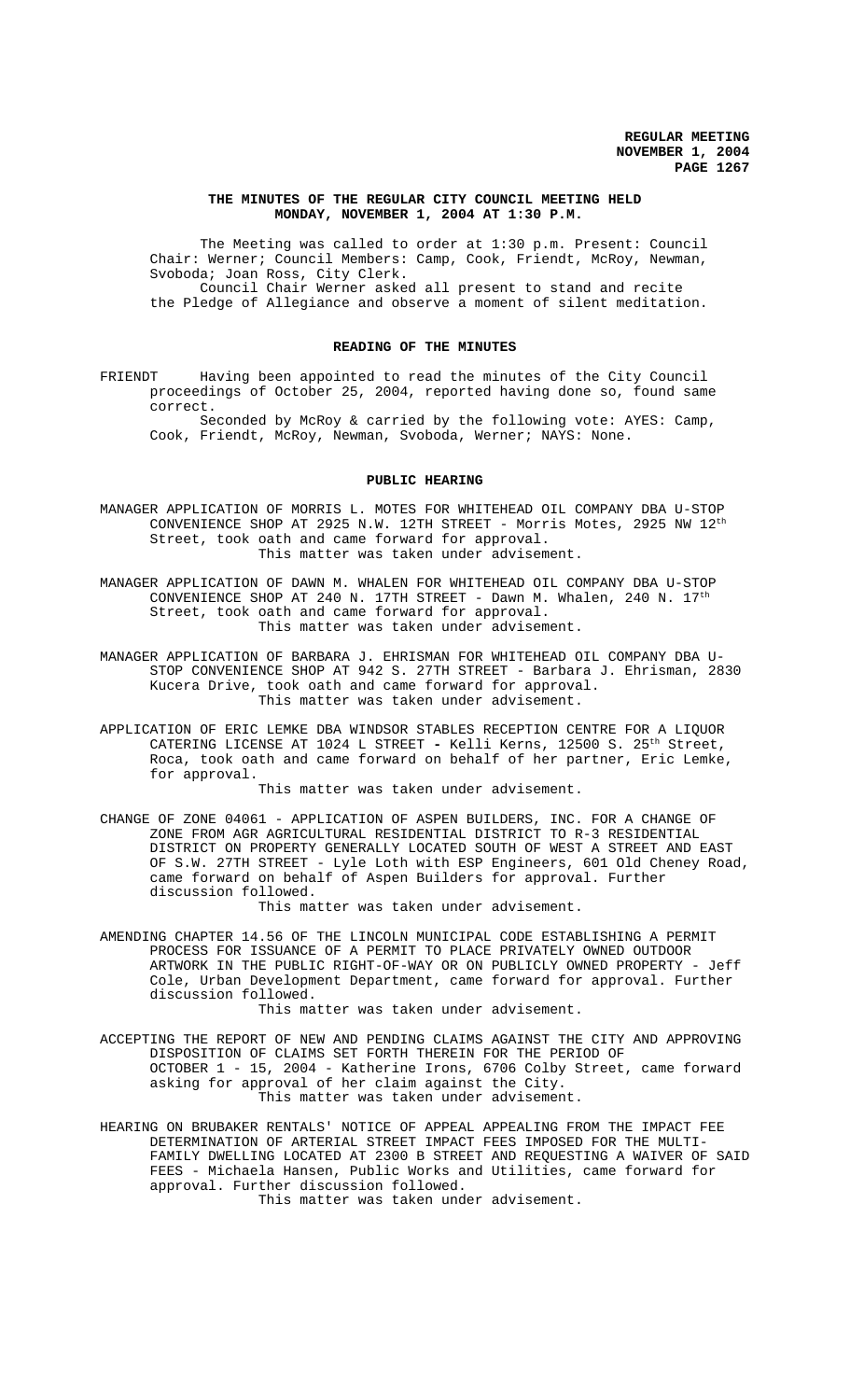MISC. 04010 - AMENDING CHAPTER 1.0, SECTION 2.2, AND CHAPTER 3.75 OF THE CITY OF LINCOLN DESIGN STANDARDS TO CLARIFY AND TO MODIFY PROVISIONS RELATING TO PORCHES, PRINCIPAL FACADES, GARAGES, DRIVEWAYS AND OTHER STANDARDS, AND TO AMEND PROCEDURES FOR WAIVERS AND APPEALS - Ed Zimmer, Planning Department, came forward for approval. Further discussion followed. Glenn Cekal, 1420 "C" Street, came forward and asked questions regarding roofs, porches, and parking. Ginny Wright,814 Lyncrest Drive, came forward on behalf of the Neighborhood Alliance in support. Cathy Beecham, 2540 "C" Street, with the Near South Neighborhood Association, came forward as a homeowner in support. Jon Carlson, 1445 S. 20th Street, came forward in support. Ed Zimmer, Planning Department, came forward for rebuttal and to answer the questions of Mr. Cekal. Further discussion followed. This matter was taken under advisement. SPECIAL PERMIT 04035 - APPLICATION OF CHRIS KODAD AND BELIEVER'S FELLOWSHIP CHURCH TO DEVELOP ANDREA'S COURT COMMUNITY UNIT PLAN CONSISTING OF 32 TOWNHOUSE UNITS AND A CHURCH, WITH REQUESTED WAIVERS TO ELIMINATE THE PRELIMINARY PLAT PROCESS, DETENTION/RETENTION STORAGE FOR STORM WATER, SIDEWALKS ON BOTH SIDES OF THE PRIVATE ROADWAY, MINIMUM LOT AREA, CUL-DE-SAC GEOMETRY, AND THE REQUIRED YARD SETBACKS, ON PROPERTY

GENERALLY LOCATED AT 40TH AND SUPERIOR STREETS - Ron Ross, Ross Engineering, came forward for approval. Further discussion followed. Chris Kodad, Ross Engineering, came forward for approval. Further discussion followed.

Andrea Kodad, 2231 Calvert Street, came forward in support and to state that she felt that Ross Engineering was misrepresented with unfair and presumptuous comments from the City Council. Further discussion followed.

Duane Wendelin, 4110 N. 42<sup>nd</sup> Street, came forward in opposition. David Tinius, 4121 N. 42<sup>nd</sup> Street Circle, came forward in opposition. Further discussion followed.

Joseph Sloup, 4001 Turner Street, came forward in opposition. Nicole Fleck-Tooze, Public Works and Utilities, came forward to answer questions of the Council. Further discussion followed.

Greg Czaplewski, Planning Department, came forward to answer questions of the Council. Further discussion followed.

Ron Ross, Ross Engineering, came forward for rebuttal. Further discussion followed.

This matter was taken under advisement.

## **MISCELLANEOUS BUSINESS - NONE**

**\*\* END OF PUBLIC HEARING \*\***

**\*\*TOOK BREAK 3:17 P.M. RECONVENED 3:25 P.M.\*\***

# **COUNCIL ACTION**

#### **LIQUOR RESOLUTIONS**

MANAGER APPLICATION OF MORRIS L. MOTES FOR WHITEHEAD OIL COMPANY DBA U-STOP CONVENIENCE SHOP AT 2925 N.W. 12TH STREET - CLERK read the following resolution, introduced by Jon Camp, who moved its adoption for approval:

A-83061 WHEREAS, Whitehead Oil Company dba U-Stop Convenience Shop located at 2925 N.W. 12th Street, Lincoln, Nebraska has been approved for a Retail Class "D" liquor license, and now requests that Morris L. Motes be named manager;

WHEREAS, Morris L. Motes appears to be a fit and proper person to manage said business.

NOW, THEREFORE, BE IT RESOLVED by the City Council of the City of Lincoln, Nebraska:

That after hearing duly had as required by law, consideration of the facts of this application, the Nebraska Liquor Control Act, and the pertinent City ordinances, the City Council recommends that Morris L.<br>Motes be approved as manager of this business for said licensee. The Motes be approved as manager of this business for said licensee. City Clerk is directed to transmit a copy of this resolution to the Nebraska Liquor Control Commission.

Introduced by Jon Camp Seconded by Newman & carried by the following vote: AYES: Camp, Cook, Friendt, McRoy, Newman, Svoboda, Werner; NAYS: None.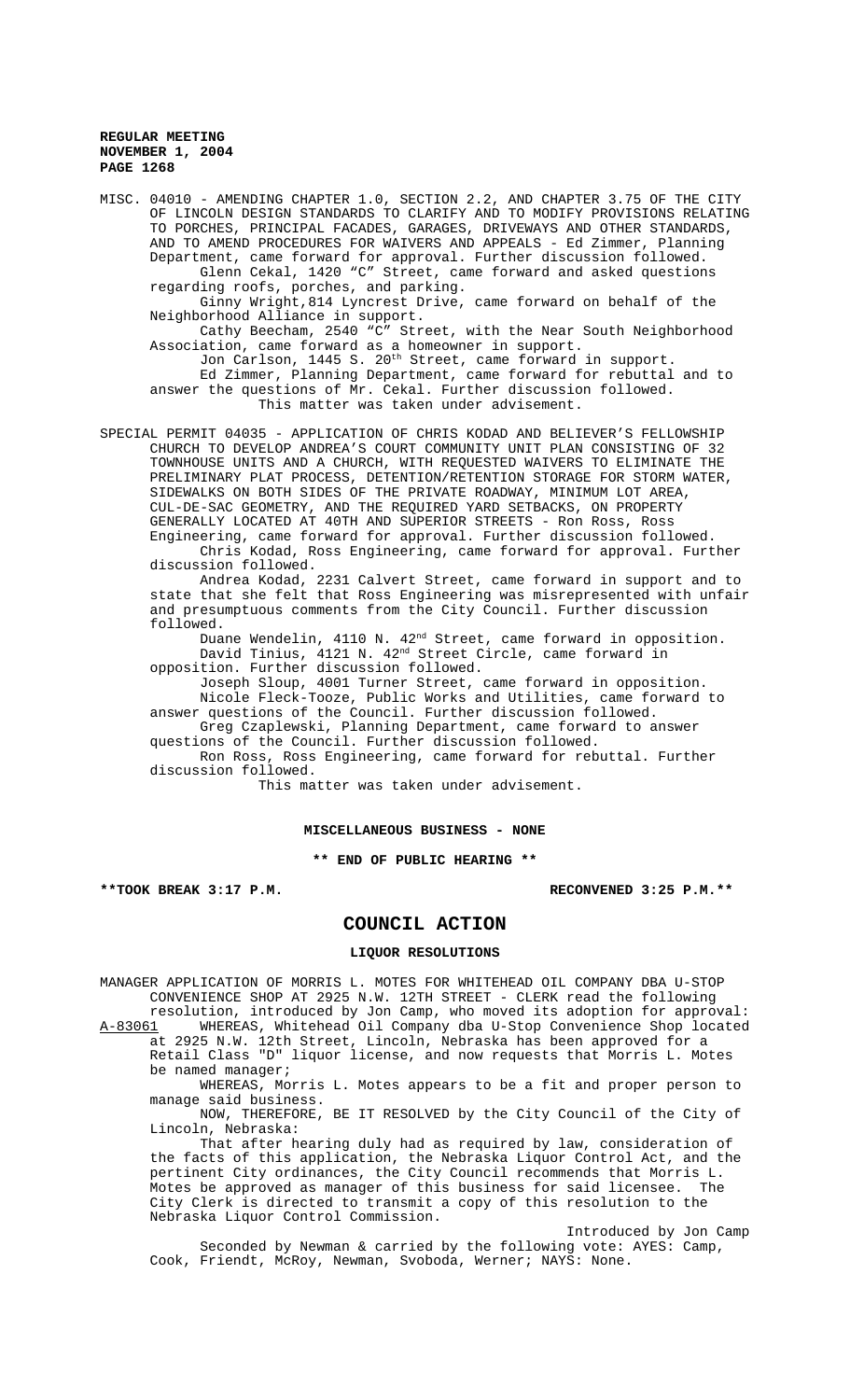MANAGER APPLICATION OF DAWN M. WHALEN FOR WHITEHEAD OIL COMPANY DBA U-STOP CONVENIENCE SHOP AT 240 N. 17TH STREET – CLERK read the following

resolution, introduced by Jon Camp, who moved its adoption for approval:<br>A-83062 WHEREAS, Whitehead Oil Company dba U-Stop Convenience Shop located A-83062 WHEREAS, Whitehead Oil Company dba U-Stop Convenience Shop located at 240 N. 17th Street, Lincoln, Nebraska has been approved for a Retail Class "B" liquor license, and now requests that Dawn M. Whalen be named manager;

WHEREAS, Dawn M. Whalen appears to be a fit and proper person to manage said business.

NOW, THEREFORE, BE IT RESOLVED by the City Council of the City of Lincoln, Nebraska:

That after hearing duly had as required by law, consideration of the facts of this application, the Nebraska Liquor Control Act, and the pertinent City ordinances, the City Council recommends that Dawn M. Whalen be approved as manager of this business for said licensee. The City Clerk is directed to transmit a copy of this resolution to the Nebraska Liquor Control Commission.

Introduced by Jon Camp Seconded by Newman & carried by the following vote: AYES: Camp, Cook, Friendt, McRoy, Newman, Svoboda, Werner; NAYS: None.

MANAGER APPLICATION OF BARBARA J. EHRISMAN FOR WHITEHEAD OIL COMPANY DBA U-STOP CONVENIENCE SHOP AT 942 S. 27TH STREET – CLERK read the following resolution, introduced by Jon Camp, who moved its adoption for approval:<br>A-83063 WHEREAS, Whitehead Oil Company dba U-Stop Convenience Shop located

WHEREAS, Whitehead Oil Company dba U-Stop Convenience Shop located at 942 S. 27th Street, Lincoln, Nebraska has been approved for a Retail Class "B" liquor license, and now requests that Barbara J. Ehrisman be named manager;

WHEREAS, Barbara J. Ehrisman appears to be a fit and proper person to manage said business.

NOW, THEREFORE, BE IT RESOLVED by the City Council of the City of Lincoln, Nebraska:

That after hearing duly had as required by law, consideration of the facts of this application, the Nebraska Liquor Control Act, and the pertinent City ordinances, the City Council recommends that Barbara J. Ehrisman be approved as manager of this business for said licensee. The City Clerk is directed to transmit a copy of this resolution to the Nebraska Liquor Control Commission.

Introduced by Jon Camp Seconded by Newman & carried by the following vote: AYES: Camp, Cook, Friendt, McRoy, Newman, Svoboda, Werner; NAYS: None.

APPLICATION OF ERIC LEMKE DBA WINDSOR STABLES RECEPTION CENTRE FOR A LIQUOR CATERING LICENSE AT 1024 L STREET – CLERK read the following resolution,

introduced by Jon Camp, who moved its adoption for approval:<br>A-83064 BE IT RESOLVED by the City Council of the City of Linc BE IT RESOLVED by the City Council of the City of Lincoln, Nebraska:

That after hearing duly had as required by law, consideration of the facts of this application, the Nebraska Liquor Control Act, and the pertinent City ordinance, the City Council recommends that the application of Eric Lemke dba Windsor Stables Reception Centre for the issuance of a Catering Permit to the existing liquor license, located at 1024 L Street, Lincoln, Nebraska, be approved with the condition that the premise complies in every respect with all city and state regulations.

BE IT FURTHER RESOLVED that a copy of this resolution be transmitted by the City Clerk to the Nebraska Liquor Control Commission. Introduced by Jon Camp Seconded by Newman & carried by the following vote: AYES: Camp, Cook, Friendt, McRoy, Newman, Svoboda, Werner; NAYS: None.

# ORDINANCES - 2<sup>ND</sup> READING

CHANGE OF ZONE 04061 - APPLICATION OF ASPEN BUILDERS, INC. FOR A CHANGE OF ZONE FROM AGR AGRICULTURAL RESIDENTIAL DISTRICT TO R-3 RESIDENTIAL DISTRICT ON PROPERTY GENERALLY LOCATED SOUTH OF WEST A STREET AND EAST OF S.W. 27TH STREET - CLERK read an ordinance, introduced by Glenn Friendt, amending the Lincoln Zoning District Maps attached to and made a part of Title 27 of the Lincoln Municipal Code, as provided by Section 27.05.020 of the Lincoln Municipal Code, by changing the boundaries of the districts established and shown thereon, the second time.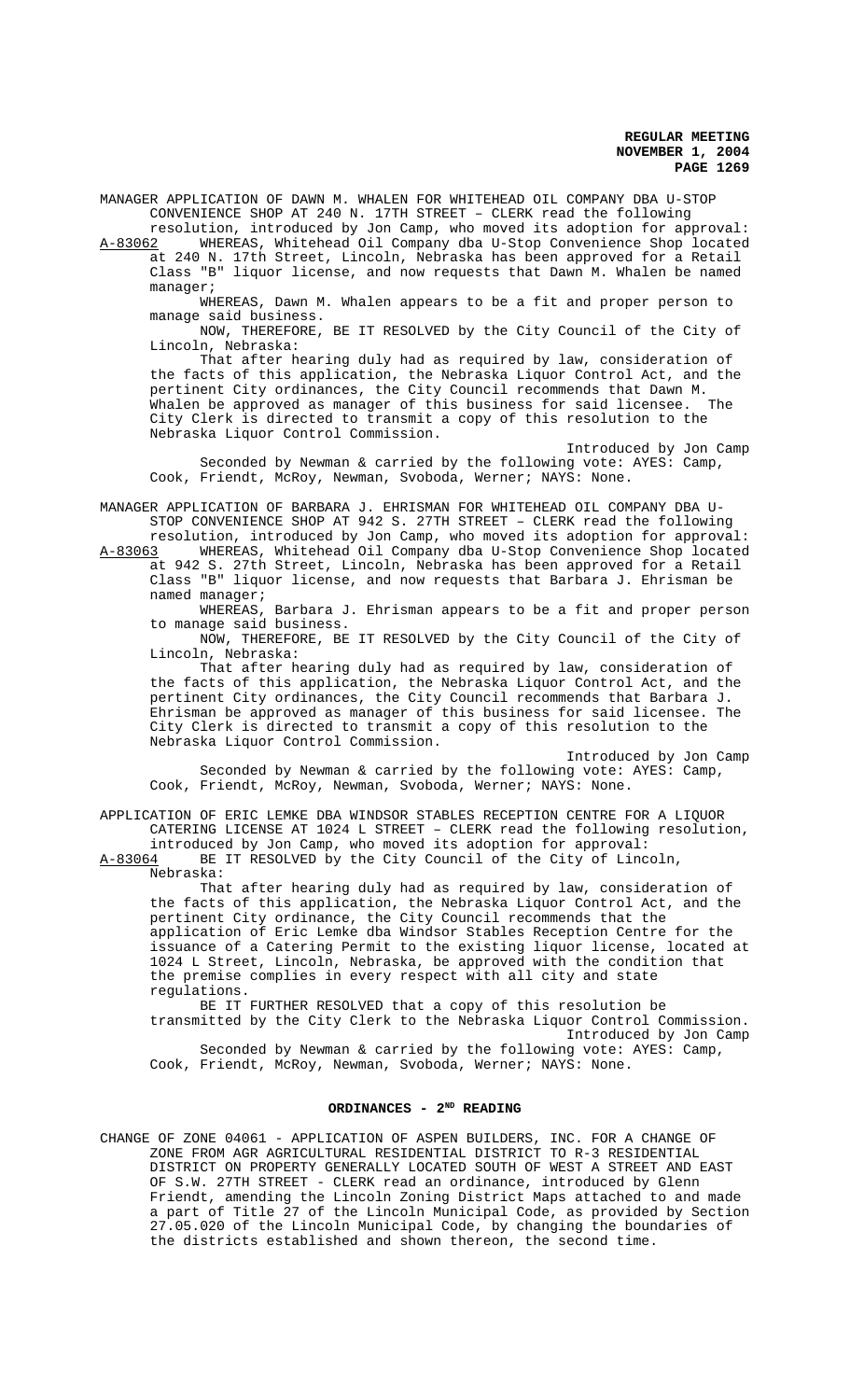AMENDING CHAPTER 14.56 OF THE LINCOLN MUNICIPAL CODE ESTABLISHING A PERMIT PROCESS FOR ISSUANCE OF A PERMIT TO PLACE PRIVATELY OWNED OUTDOOR ARTWORK IN THE PUBLIC RIGHT-OF-WAY OR ON PUBLICLY OWNED PROPERTY - CLERK read an ordinance, introduced by Glenn Friendt, amending Chapter 14.56 of the Lincoln Municipal Code relating to works of art by amending Section 14.56.030 to allow the issuance of permits for the placement of privately owned outdoor artwork in the public right-of-way or on publicly owned property in all zoning districts; amending Section 14.56.070 to provide that the permittee assumes all risk of loss in placing art on city property including damages, vandalism, and/or destruction of the work; amending Section 14.56.110 to provide such permits may be issued for a period of one to five years; and amending Section 14.56.120 to provide for an application fee rather than a permit fee and to provide that a collection of art intended to be a coordinated exhibit may be submitted under a single master application and be subject to a single application fee and subsequent annual renewal fee; and repealing Sections 14.56.030, 14.56.070, 14.56.110, and 14.56.120 of the Lincoln Municipal Code as hitherto existing, the second time.

#### **RESOLUTIONS**

ACCEPTING THE REPORT OF NEW AND PENDING CLAIMS AGAINST THE CITY AND APPROVING DISPOSITION OF CLAIMS SET FORTH THEREIN FOR THE PERIOD OF OCTOBER 1 - 15, 2004 - CLERK read the following resolution, introduced by Annette McRoy, who moved its adoption:<br>A-83065 BE IT RESOLVED by the Ci

BE IT RESOLVED by the City Council of the City of Lincoln, Nebraska:

That the claims listed in the attached report, marked as Exhibit "A", dated October 14, 2004, of various new and pending tort claims filed against the City of Lincoln with the Office of the City Attorney or the Office of the City Clerk, as well as claims which have been disposed of, are hereby received as required by Neb. Rev. Stat. § 13-905 (Reissue 1997). The dispositions of claims by the Office of the City Attorney, as shown by the attached report, are hereby approved: DENIED ALLOWED OR SETTLED

Katherine Irons

The City Attorney is hereby directed to mail to the various claimants listed herein a copy of this resolution which shows the final disposition of their claim.

Introduced by Annette McRoy Seconded by Cook & carried by the following vote: AYES: Camp, Cook, Friendt, McRoy, Newman, Svoboda, Werner; NAYS: None.

APPOINTING RUTHELEN S. SITTLER TO THE LINCOLN AREA AGENCY ON AGING ADVISORY COUNCIL TO FILL AN UNEXPIRED THREE-YEAR TERM EXPIRING JULY 1, 2006 - CLERK read the following resolution, introduced by Glenn Friendt, who moved its adoption:

A-83066 BE IT RESOLVED by the City Council of the City of Lincoln, Nebraska:

That the appointment of Ruthelen S. Sittler to the Lincoln Area Agency on Aging Advisory Council to fill an unexpired three-year term expiring July 1, 2006 is hereby approved.

Introduced by Glenn Friendt Seconded by Svoboda & carried by the following vote: AYES: Camp, Cook, Friendt, McRoy, Newman, Svoboda, Werner; NAYS: None.

HEARING ON BRUBAKER RENTALS' NOTICE OF APPEAL APPEALING FROM THE IMPACT FEE DETERMINATION OF ARTERIAL STREET IMPACT FEES IMPOSED FOR THE MULTI-FAMILY DWELLING LOCATED AT 2300 B STREET AND REQUESTING A WAIVER OF SAID FEES - CLERK read the following resolution, introduced by Jonathan Cook, who moved its adoption for denial:

A-83067 WHEREAS, Charles Brubaker dba Brubaker Rentals, hereinafter Appellant, is converting a building located at 2300 B Street from an apartment house with three dwellings into an apartment house with four dwellings; and

WHEREAS, when said building was purchased by Appellant in 1960 it contained four dwellings but was downsized in 1963 into three dwelling and has remained as an apartment house with three dwellings since 1963; and

WHEREAS, the Impact Fee Administrator calculated the arterial street impact fees for this use based upon the net increase in dwellings from three dwellings to four dwellings using the Arterial Street Impact Fee Schedule beginning January 1, 2004 for multi-family (\$903.00 per dwelling); and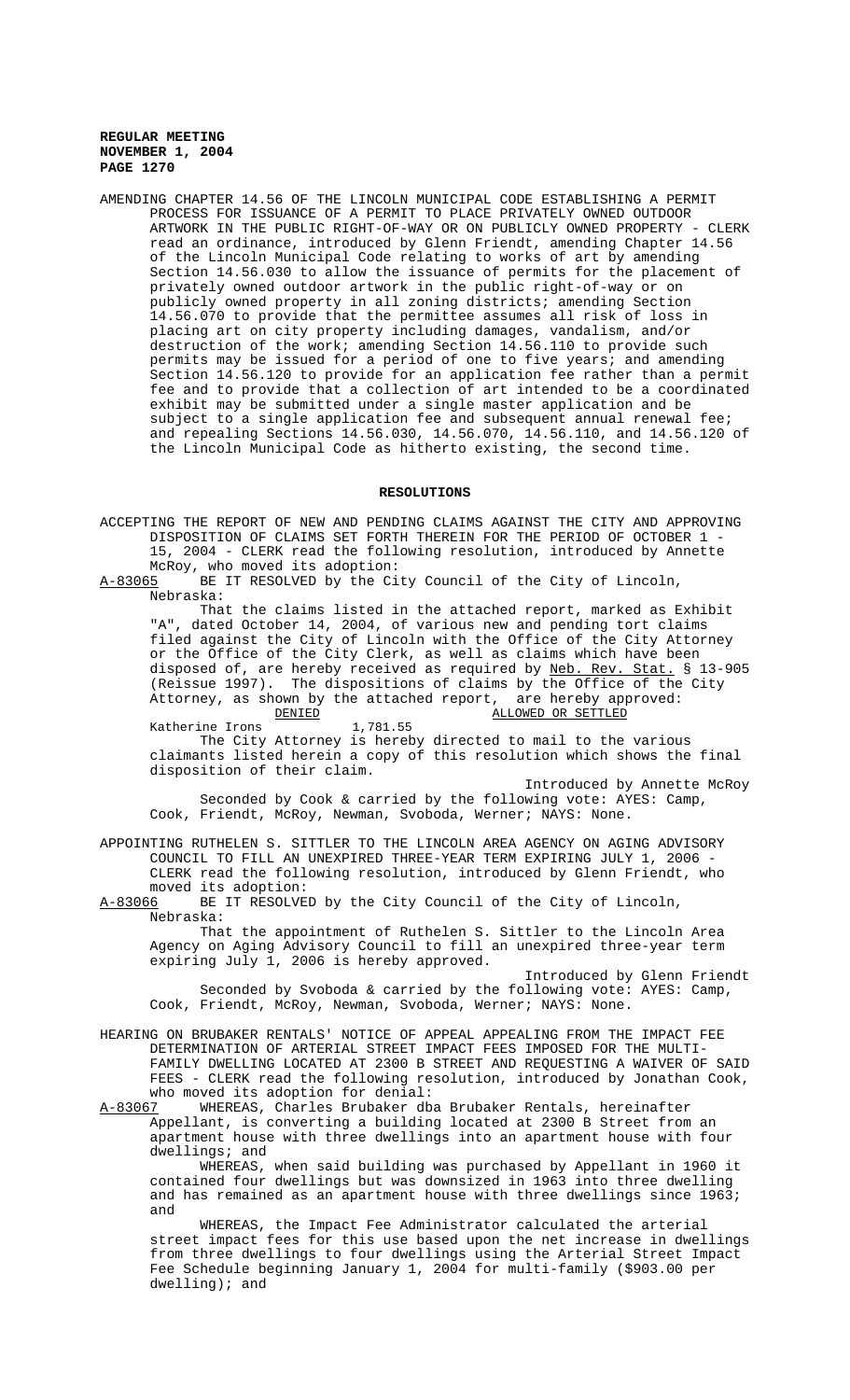WHEREAS, the Appellant filed its Notice of Appeal appealing the impact fee determination and requesting that the arterial street impact fees be waived or reduced as Appellant previously used the building as an apartment house with four dwelling units and received no reimbursement for downsizing the apartment house into three dwelling units in 1963 and that strict application of the impact fee ordinance's calculations under these circumstances work an unjust and undue burden on the Appellant; and

WHEREAS, the City Council finds that the impact fee was correctly calculated and that there are no unusual circumstances of the development which demonstrate that the application of the fee to the development would be unfair or unjust as the requested waiver or reduction based upon the prior use of the property from 1960 through 1963 as a multi-family dwelling with four dwellings does not meet any of the stipulations or conditions required for reduction in or exemption from arterial street impact fees.

NOW, THEREFORE, BE IT RESOLVED by the City Council of the City of Lincoln, Nebraska:

That the impact fee notice of appeal filed by Charles Brubaker dba Brubaker Rentals on October 8, 2004 is hereby denied for the following reasons:

The impact fee ordinance requires the arterial street impact fee for this building to be calculated based upon the net increase in the number of dwellings from three dwellings to four dwellings.<br>2. The requested exemption does not meet any of the The requested exemption does not meet any of the

stipulations or conditions required for reduction or exemption from arterial street impact fees.

Introduced by Jonathan Cook Seconded by Newman & carried by the following vote: AYES: Camp, Cook, Friendt, McRoy, Newman, Svoboda, Werner; NAYS: None.

MISC. 04010 - AMENDING CHAPTER 1.0, SECTION 2.2, AND CHAPTER 3.75 OF THE CITY OF LINCOLN DESIGN STANDARDS TO CLARIFY AND TO MODIFY PROVISIONS RELATING TO PORCHES, PRINCIPAL FACADES, GARAGES, DRIVEWAYS AND OTHER STANDARDS, AND TO AMEND PROCEDURES FOR WAIVERS AND APPEALS - PRIOR to reading:

COOK Moved to amend Bill No. 04R-289 in the following manner: On page 3, of Attachment 2, delete the following text, "Creating accessibility for physically handicapped shall be an exception to the requirement of front steps while working to assist a blend of architecture in the surrounding neighborhood. (Amended by Planning Commission, 10/13/04.)" Insert the following paragraph in its place, "The Planning Director may approve designs that do not meet this requirement upon receiving information that there are no other practical and reasonable means of providing accessibility to a new dwelling for persons with mobility impairments, and provided the design offers other features to enhance the compatibility of the new building with neighboring dwellings."

Seconded by Friendt & carried by the following vote: AYES: Camp, Cook, Friendt, McRoy, Newman, Svoboda, Werner; NAYS: None. CLERK Read the following resolution, introduced by Glenn Friendt, who

moved its adoption:

A-83068 WHEREAS, the City of Lincoln has previously adopted the City of Lincoln Design Standards by Resolution No. A-80518; and

WHEREAS, a text change to the Design Standards is necessary under Chapter 1.00 - Request for Waiver Procedure, to revise Section 2.2 to allow waiver of Neighborhood Design Standard to be approved by the Planning Director or the Urban Design Committee, and under Chapter 3.75 to revise Sections 1-5 to clarify and modify provisions relating to porches, principal facades, garages, driveways, and other standards and to amend procedures for waivers and appeals.

NOW, THEREFORE, BE IT RESOLVED by the City Council of the City of Lincoln, Nebraska:

1. That Section 2.2 of Chapter 1.00 of the City of Lincoln Design Standards, adopted by the City Council on November 6, 2000 by Resolution No. A-80518, be and the same is hereby amended to read as shown on Attachment "A" which is attached hereto and incorporated herein by reference.

2. That Chapter 3.75 of the City of Lincoln Design Standards, adopted by the City Council on November 6, 2000 by Resolution No. A-80518, be and the same is hereby amended to read as shown on Attachment "B" which is attached hereto and incorporated herein by reference. Introduced by Glenn Friendt

Seconded by McRoy & carried by the following vote: AYES: Camp, Cook, Friendt, McRoy, Newman, Svoboda, Werner; NAYS: None.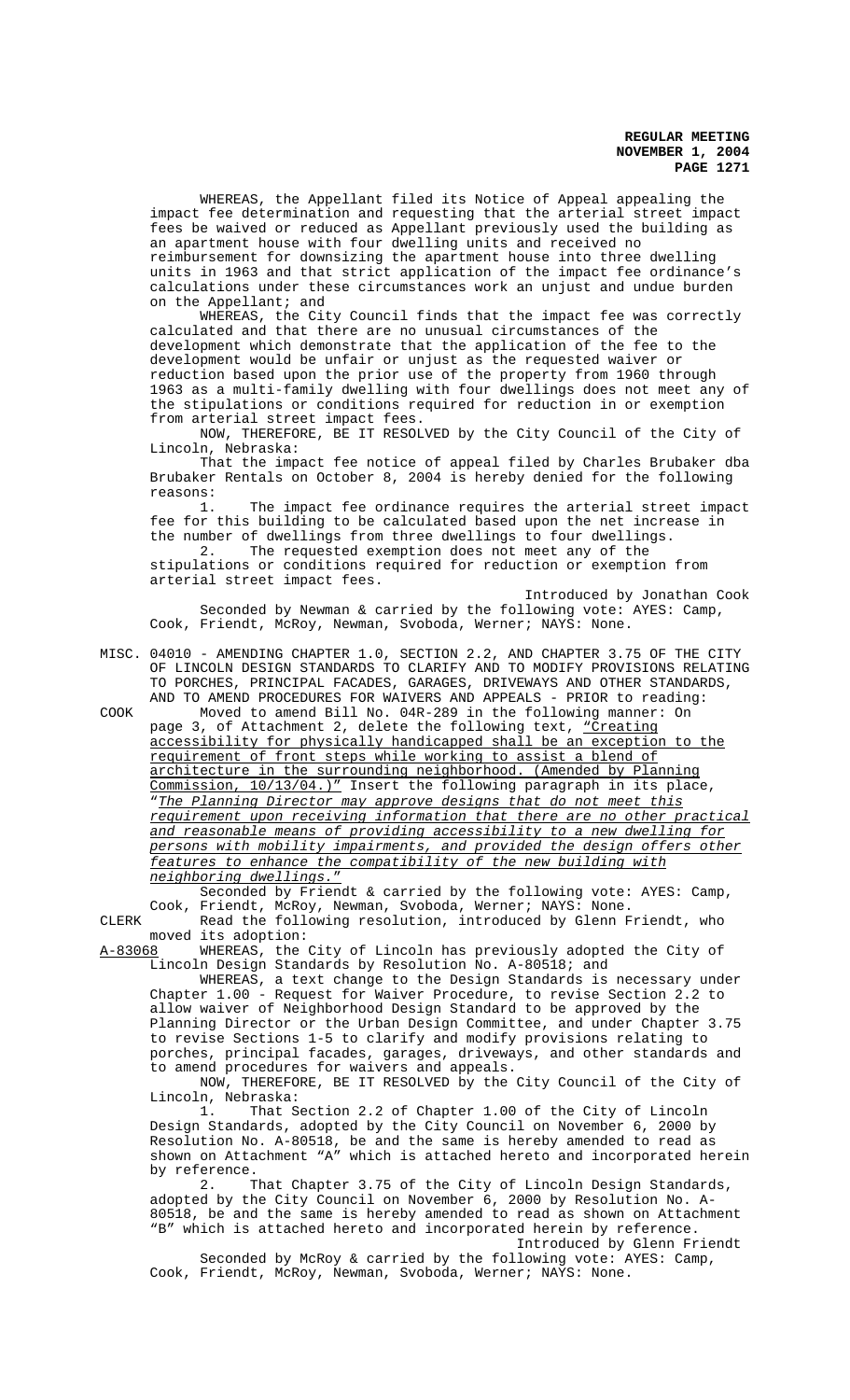| SPECIAL PERMIT 04035 - APPLICATION OF CHRIS KODAD AND BELIEVER'S FELLOWSHIP<br>CHURCH TO DEVELOP ANDREA'S COURT COMMUNITY UNIT PLAN CONSISTING OF 32<br>TOWNHOUSE UNITS AND A CHURCH, WITH REQUESTED WAIVERS TO ELIMINATE THE<br>PRELIMINARY PLAT PROCESS, DETENTION/RETENTION STORAGE FOR STORM WATER,<br>SIDEWALKS ON BOTH SIDES OF THE PRIVATE ROADWAY, MINIMUM LOT AREA,<br>CUL-DE-SAC GEOMETRY, AND THE REQUIRED YARD SETBACKS, ON PROPERTY |
|--------------------------------------------------------------------------------------------------------------------------------------------------------------------------------------------------------------------------------------------------------------------------------------------------------------------------------------------------------------------------------------------------------------------------------------------------|
| GENERALLY LOCATED AT 40TH AND SUPERIOR STREETS - PRIOR to reading:<br>Moved to accept the substitute resolution for Bill No. 04R-241.<br>CAMP<br>Seconded by Cook & carried by the following vote: AYES: Camp,<br>Cook, Friendt, McRoy, Newman, Svoboda, Werner; NAYS: None.                                                                                                                                                                     |
| Moved motion to amend #1 on Bill No. 04R-241S in the following<br>SVOBODA<br>manner: on page 3, strike lines 15, 16, and 17 (all of paragraph v.) and<br>on page 4, line 10, delete the words "the north side" and insert in lieu<br>thereof the words both sides.<br>Seconded by Camp & carried by the following vote: AYES: Camp,                                                                                                              |
| Cook, Friendt, McRoy, Newman, Svoboda, Werner; NAYS: None.<br>Moved motion to amend #2 on Bill No. 04R-241S in the following<br>NEWMAN<br>manner: on page 5, after line 31, insert the following new paragraph:<br>To contribute the equivalent cost of a 42-inch culvert, or<br>XX.                                                                                                                                                             |
| equivalent combination of grading and drainage improvements, toward the<br>improvement of the Turner Ditch drainage structure at Salt Creek<br>provided the City uses its best efforts to get a proportionate<br>contribution from other property owners whose development has an impact<br>on Turner Ditch drainage.                                                                                                                            |
| Seconded by Friendt & carried by the following vote: AYES: Camp,<br>Cook, Friendt, McRoy, Newman, Svoboda, Werner; NAYS: None.<br>Read the following resolution, introduced by Jon Camp, who moved<br>CLERK<br>its adoption:                                                                                                                                                                                                                     |
| WHEREAS, Chris Kodad and Believer's Fellowship Church have<br>A-83069<br>submitted an application designated as Special Permit No. 04035 for<br>authority to develop Andrea's Court Community Unit Plan consisting of 32<br>townhouse units and a church, with requested waivers to eliminate the                                                                                                                                                |
| preliminary plat process, detention/retention storage for storm water,<br>sidewalks on both sides of the private roadway, minimum lot area, cul-<br>de-sac geometry, and the required yard setbacks on property generally<br>located at 40th and Superior Streets, and legally described to wit:<br>The remaining portion of Lot 1, Hanson-Jordan                                                                                                |
| Addition, located in the Northeast Quarter of Section 7, Township 10<br>North, Range 7 East of the 6th P.M., Lancaster County, Nebraska, more<br>particularly described as follows:<br>Beginning at a found 3/4" pipe, being the southeast                                                                                                                                                                                                       |
| corner of the remaining portion of Lot 1, Hanson-<br>Jordan Addition to the City of Lincoln or the<br>northeast corner of Lot 75 I.T., all located in the<br>Northeast Quarter of Section 7, Township 10 North,                                                                                                                                                                                                                                  |
| Range 7 East of the 6th P.M., Lancaster County,<br>Nebraska and said point is on the west right-of-way<br>line of North 40th Street; thence north 89 degrees 43                                                                                                                                                                                                                                                                                  |
| minutes 34 seconds west (an assumed bearing) and on<br>the south line of the remaining portion of Lot 1 of<br>said Hanson-Jordan Addition or the north line of Lot<br>75 I.T. of said Section 7, a distance of 719.18 feet                                                                                                                                                                                                                       |
| to a found 1" pipe being the point of non-tangent<br>curvature; thence on a curve to the right, and on the<br>south line of the remaining portion of Lot 1 of said<br>Hanson-Jordan Addition or the north line of Lot 75                                                                                                                                                                                                                         |
| I.T. of said Section 7, having a radius of 256.48<br>feet, an arc length of 111.10 feet and a central angle<br>of 24 degrees 49 minutes 05 seconds, with a chord<br>bearing of north 77 degrees 01 minutes 27 seconds<br>west, a chord distance of 110.23 feet to a found 1"                                                                                                                                                                     |
| pipe, being the southwest corner of the remaining<br>portion of Lot 1 or the southeast corner of Outlot "A"<br>of said Hanson-Jordan Addition; thence north 37<br>degrees 28 minutes 14 seconds east, and on the west<br>line of the remaining portion of Lot 1 or the east                                                                                                                                                                      |
| line of Outlot "A" of said Hanson-Jordan Addition, a<br>distance of 867.79 feet to a found 1" pipe, being the<br>northwest corner of the remaining portion of Lot 1 or<br>the northeast corner of Outlot "A" of said Hanson-<br>Jordan Addition and also said point is on the south                                                                                                                                                              |
| right-of-way line of Superior Street; thence north 89<br>degrees 29 minutes 57 seconds east, and on the north<br>line of the remaining portion of Lot 1 of said Hanson-<br>Jordan Addition or the south right-of-way line of said                                                                                                                                                                                                                |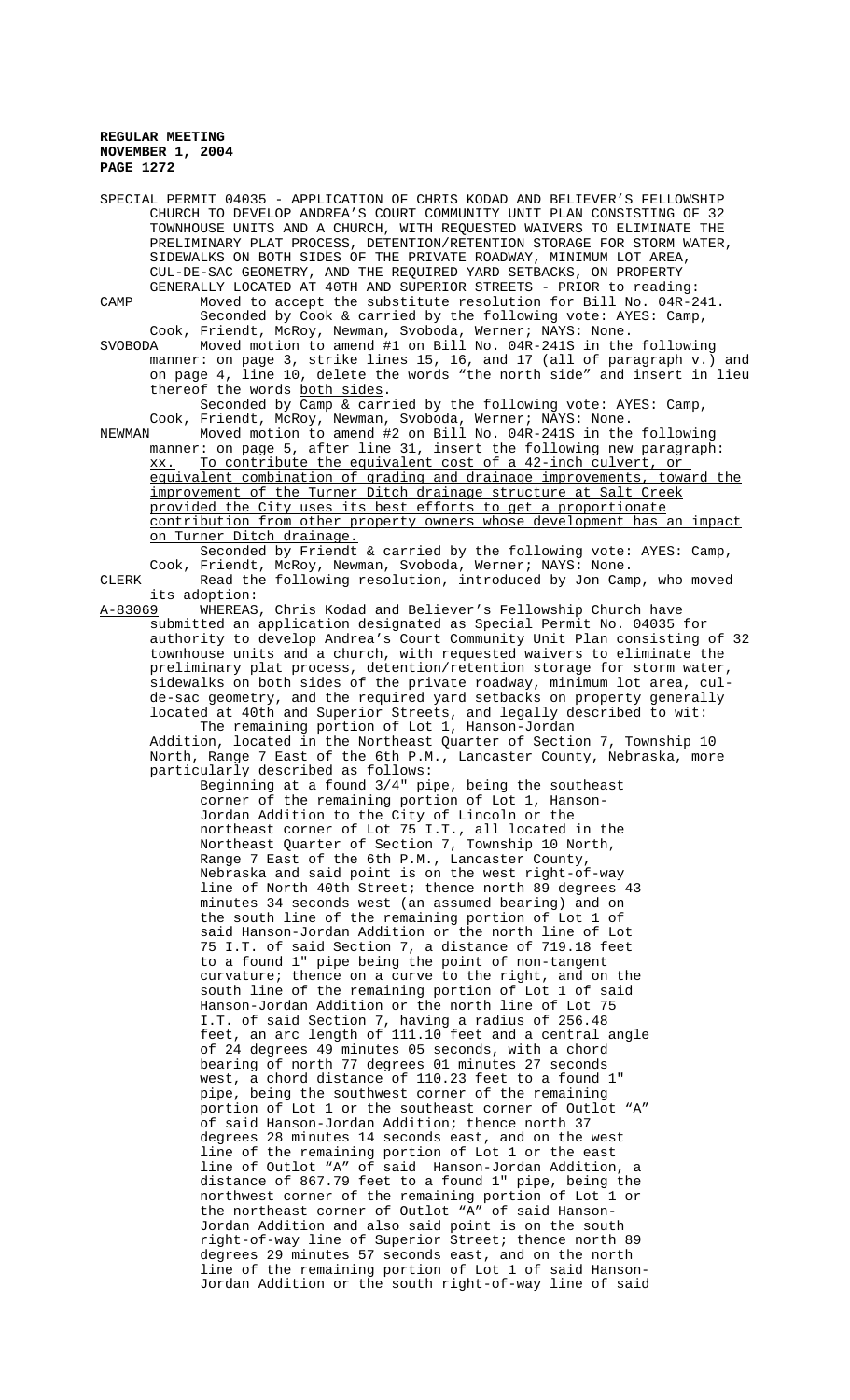Superior Street, a distance of 289.73 feet to a found 1" pipe, being the point of non-tangent curvature; thence on a curve to the right, and on the northerly line of the remaining portion of Lot 1 of said Hanson-Jordan Addition or the southerly right-of-way line of said Superior Street, having a radius of 20.00 feet, an arc length of 24.18 feet, and a central angle of 69 degrees 15 minutes 33 seconds, with a chord bearing of south 34 degrees 12 minutes 59 seconds east, a chord distance of 22.73 feet to a found 1" pipe, being a point on the west right-of-way line of said North 40th Street; thence south 00 degrees 18 minutes 48 seconds west, and on the east line of the remaining portion of Lot 1 of said Hanson-Jordan Addition or the west right-of-way line of said North 40th Street, a distance of 700.67 feet to the point of beginning and containing a calculated area of 410,046.25 square feet or 9.413 acres, more or less;

WHEREAS, the real property adjacent to the area included within the site plan for this community unit plan will not be adversely affected; and

WHEREAS, said site plan together with the terms and conditions hereinafter set forth are consistent with the intent and purpose of Title 27 of the Lincoln Municipal Code to promote the public health, safety, and general welfare.

NOW, THEREFORE, BE IT RESOLVED by the City Council of the City of Lincoln, Nebraska:

That the application of Chris Kodad and Believer's Fellowship Church, hereinafter referred to as "Permittee", to develop Andrea's Court Community Unit Plan consisting of 32 townhouse units and a church, on the property legally described above, be and the same is hereby granted under the provisions of Section 27.63.320 and Chapter 27.65 of the Lincoln Municipal Code upon condition that construction and operation of said community unit plan be in strict compliance with said application, the site plan, and the following additional express terms, conditions, and requirements:

1. This permit approves:

- a. 32 dwelling units and a church and the following variances to the Land Subdivision Ordinance and Design Standards:
	- i. Detention/Retention storage for storm water.
	- ii. Cul-de-sac geometry.
	- iii. Minimum lot area for the single-family attached lots which contain less than 5,000 sq. ft.
	- iv. Required front and rear yard setbacks as shown on the site plan.
	- v. Sidewalks on both sides of the private roadway in order to allow sidewalks only on the north side of the private roadway.
- b. The requirement that the Permittee submit a preliminary plat is waived, except that this waiver of the preliminary plat shall only be effective for a period of ten years from the date of the this approval, and shall be of no force or effect thereafter. If any final plat on all or a portion of the approved community unit plan is submitted five years or more after the effective date of the community unit plan, the City may require that a new community unit plan be submitted, pursuant to all the provisions of Section 26.31.015. A new community unit plan may be required if the subdivision ordinance, the design standards, or the required improvements have been amended by the city; and as a result, the community unit plan as originally approved does not comply with the amended rules and regulations.
- 2. Final plats will be approved by the Planning Director after: a. You have completed or posted a surety to guarantee the completion of the private roadway improvements, sidewalks, sanitary sewer system, water system, drainage facilities, land preparation and grading, sediment and erosions control measures, drainageway improvements, street lights,
	- landscaping screens, street trees, and street name signs. b. The subdivider has signed an agreement that binds the subdivider, its successors and assigns:
		- i. to complete the street paving of the private roadway shown on the final plat within two (2) years following the approval of this final plat.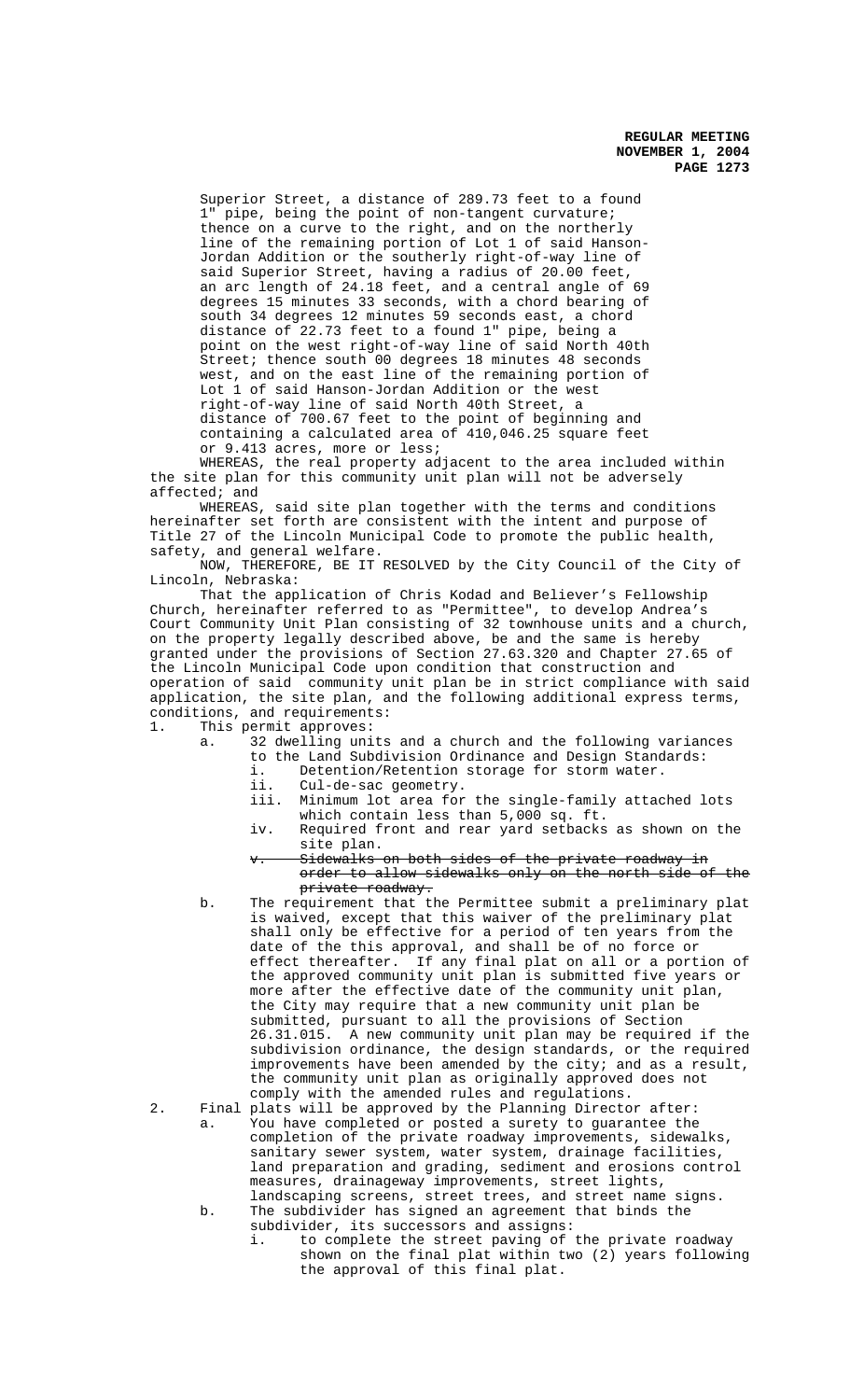ii. to complete the installation of sidewalks along both sides the north side of the private roadway, the west side of North 40th Street, the south side of Superior Street, and the connector sidewalk to the recreational area shown on the final plat within four (4) years following the approval of this final plat. iii. to complete the public water distribution system to serve this plat within two (2) years following the approval of this final plat. iv. to complete the private wastewater collection system to serve this plat within two (2) years following the approval of this final plat. v. to complete the enclosed drainage facilities shown on the approved drainage study to serve this plat within two (2) years following the approval of this final plat. vi. to complete land preparation including open drainageway improvements to serve this plat prior to the installation of utilities and improvements but not more than two (2) years following the approval of this final plat. vii. to complete the installation of street lights along the private roadway within this plat within two (2) years following the approval of this final plat. viii. to complete the planting of the street trees along the private roadway, North 40<sup>th</sup> Street, and Superior Street within this plat within four (4) years following the approval of this final plat. ix. to complete the installation of the street name signs within two (2) years following the approval of this final plat. x. to complete any other public or private improvement or facility required by Chapter 26.23 (Development Standards). xi. to submit to the Director of Public Works a plan showing proposed measures to control sedimentation and erosion and the proposed method to temporarily stabilize all graded land for approval. xii. to complete the public and private improvements shown on the preliminary plat. xiii. to submit to the lot buyers and home builders a copy of the soil analysis. xiv. to pay all design, engineering, labor, material, inspection, and other improvement costs. xv. to comply with the provisions of the Land Preparation and Grading requirements of the Land Subdivision Ordinance. xvi. to properly and continuously maintain and supervise the private facilities which have common use or benefit, and to recognize that there may be additional maintenance issues or costs associated with providing for the proper functioning of storm water facilities as they were designed and constructed within the development, and that these are the responsibility of the land owner. xvii. to relinquish the right of direct vehicular access from Lots 1 and 32 to North  $40<sup>th</sup>$  Street, and from Lot 33 to Superior Street, and North 40<sup>th</sup> Street except as shown. xviii. to timely complete the public and private improvements and facilities required by Chapter 26.23 of the Land Subdivision Ordinance which have not been waived including but not limited to the list of improvements described above. xix. to post the required security to guarantee completion of the required improvements if the improvements are not competed prior to approval of this final plat. xx. To contribute the equivalent cost of a 42-inch culvert, or equivalent combination of grading and drainage improvements, toward the improvement of the Turner Ditch drainage structure at Salt Creek provided the City uses its best efforts to get a proportionate contribution from other property owners whose development has an impact on Turner Ditch drainage.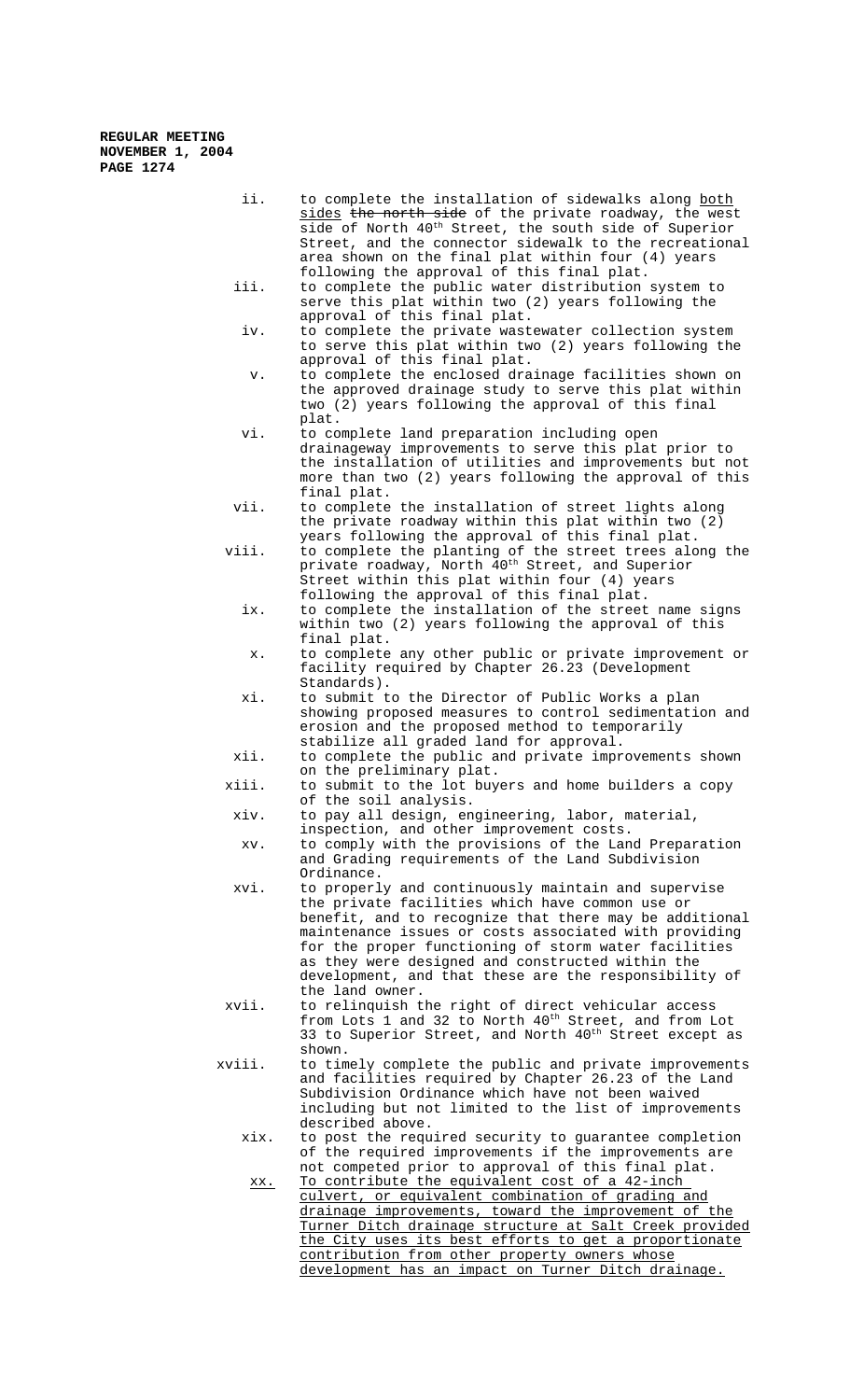3. Before receiving building permits:

- a. The permittee must submit an acceptable, revised final plan including 5 copies.
- b. Submit a Written Notice of Intent and Stormwater Pollution Prevention Plan for approval to the Lower Platte South NRD.
- c. Submit an approved Section 404 permit, or a letter from the US Army Corps of Engineers stating such permit is not required.
- d. The construction plans must conform to the approved plans.
- e. Final Plats within the area of this community unit plan must be approved by the City.
- f. Obtain a floodplain fill permit from the Building and Safety Department.

4. Before occupying the dwelling units all development and construction must be completed in conformance with the approved plans. 5. All privately-owned improvements shall be permanently maintained by the owner or an appropriately established homeowners association approved by the City Attorney.

6. The site plan approved by this permit shall be the basis for all interpretations of setbacks, yards, locations of buildings, location of parking and circulation elements, and similar matters.<br>7. The terms, conditions, and requirements of this

The terms, conditions, and requirements of this resolution shall be binding and obligatory upon the Permittee, successors, and assigns. The building official shall report violations to the City Council which may revoke the special permit or take such other action as may be necessary to gain compliance.

8. The Permittee shall sign and return the City's letter of acceptance to the City Clerk within 30 days following approval of the special permit, provided, however, said 30-day period may be extended up to six months by administrative amendment. The City Clerk shall file a copy of the resolution approving the special permit and the letter of acceptance with the Register of Deeds, filing fees therefor to be paid in advance by the Permittee.

Introduced by Jon Camp Seconded by Cook & carried by the following vote: AYES: Camp, Friendt, McRoy, Newman, Svoboda; NAYS: Cook, Werner.

SETTING THE HEARING DATE OF MONDAY, NOVEMBER 15, 2004 AT 1:30 PM FOR A MANAGER APPLICATION FOR JAMES C. KELSEY FOR B & R STORES INC DBA RUSS'S B & R IGA LOCATED AT 130 NORTH 66TH STREET - CLERK read the following resolution, introduced by Annette McRoy, who moved its adoption:

A-83070 BE IT RESOLVED by the City Council, of the City of Lincoln, that a hearing date is hereby set for Monday, November 15, 2004, at 1:30 p.m. or as soon thereafter as possible in the City Council Chambers, County-City Building, 555 S. 10<sup>th</sup> Street, Lincoln, NE, for the Manager Application of James C. Kelsey for B & R Stores Inc dba Russ's B & R IGA Apprication of bancs of horses

If the Police Dept. is unable to complete the investigation by said time, a new hearing date will be set.

Introduced by Annette McRoy Seconded by Svoboda & carried by the following vote: AYES: Camp, Cook, Friendt, McRoy, Newman, Svoboda, Werner; NAYS: None.

# **PETITIONS & COMMUNICATIONS**

THE FOLLOWING WERE REFERRED TO THE PLANNING DEPARTMENT:

- Change of Zone No. 04071 Application of Planning Director, to strike Sections 27.11.030(a), 27.11.040(s), 27.13.030(a)4, 27.13.040(s),  $27.15.030(a)$ ,  $27.15.040(v)$ ,  $27.16.030(a)4$ ,  $27.16.040(v)$ ,  $27.17.030(a)4$ , 27.17.040(t), 27.19.030(a)3, 27.19.040, 27.21.030(a)3, 27.21.040(q), 27.23.030(a)3, 27.23.040(p), Special Permit 27.63.520 Permitted Special Use; Churches; increased lot coverage of the Lincoln Municipal Code, to strike sections dealing with lot coverage for churches.
- Change of Zone No. 040472 Application of Planning Director, to amend Section 27.63 of the Lincoln Municipal Code, for appeal procedures to the City Council.
- Change of Zone No. 04073 Application of Mark Hunzeker, from P Public Use District to I-1 Industrial District, on property located at N. 33rd Street and Superior Street.
- Use Permit No. 04003 Application of Olsson Associates, to waive the sign ordinance requiring on-premise grounds signs for each free standing pad site, internal side yard setbacks, the preliminary plat process, and all parking lots to encroach the external front yard setback, on property 1<br>located at NW 48<sup>th</sup> Street and West Huntington Avenue.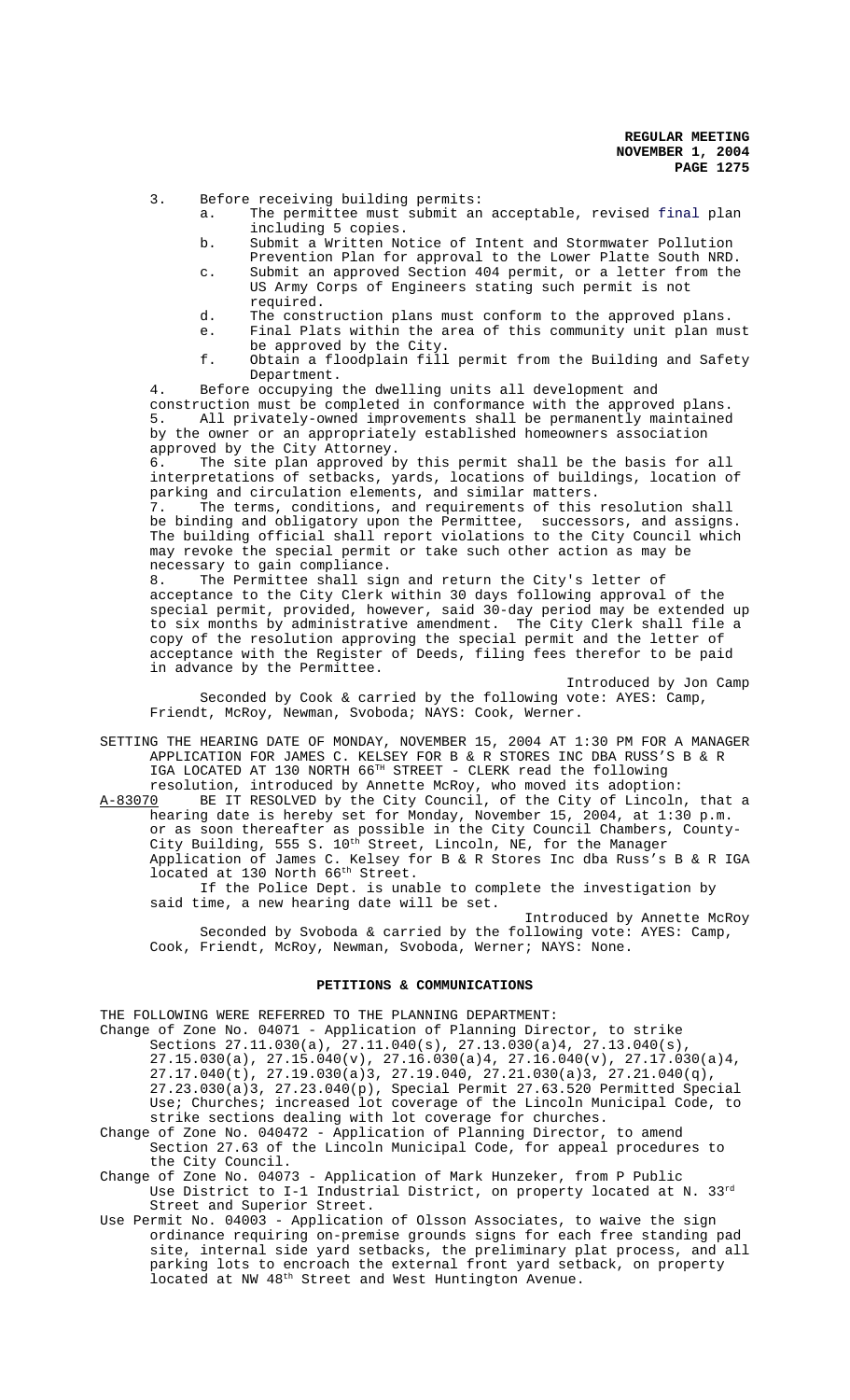- Use Permit No. 04004 Application of Highlands Townhomes LLC, for 94 dwelling units, with requests to waive the preliminary plat process and sanitary sewer, on property located at NW 13<sup>th</sup> Street and Fletcher Avenue.
- Use Permit No. 04005 Application of Brain D. Carstens on behalf of RLM LLC,for 38 single family attached units and two 5,000 square foot office buildings, with requests to waive rear and side yard setbacks, lot depth to width ratio, required frontage, and sanitary sewer, on property located at NW 1st and W. Barons Road.

## **REPORTS OF CITY OFFICERS**

- CLERK'S LETTER AND MAYOR'S APPROVAL OF ORDINANCES AND RESOLUTIONS PASSED BY THE CITY COUNCIL ON OCTOBER 25, 2004 - CLERK presented said report which was placed on file in the Office of the City Clerk. **(27-1)**
- REPORT FROM CITY TREASURER TELECOMMUNICATIONS OCCUPATION TAX FOR THE MONTH OF JULY THROUGH SEPTEMBER, 2004: VOICE STREAM PCSI, IONEX COMMUNICATIONS NORTH INC, COMTECH 21, Z-TEL COMM; SEPTEMBER, 2004: NOS COMM, MCI WORLD COM, GLOBALCOM INC, TRI-M COMM, LDMI TELECOMM, ASSOCIATION ADMINISTRATORS, ZONE TELECOM, ATT WIRELESS, TELECORP COMM, NEXTEL PARTNERS, LIGHTYEAR NETWORK SOLUTIONS, GTC TELECOM, ACCERIS COMM, TOUCH 1 COMM, D&D COMM, AFFINITY NETWORK, SPRINT SPECTRUM, AND AT&T COMM OF MIDWEST - CLERK presented said report which was placed on file in the Office of the City Clerk. **(20)**
- REPORT FROM CITY TREASURER OF FRANCHISE TAX FROM AQUILA FOR THE MONTH OF SEPTEMBER, 2004 - CLERK presented said report which was placed on file in the Office of the City Clerk. **(16-1)**

#### ORDINANCES - 1<sup>st</sup> READING & ASSOCIATED RESOLUTIONS (Resolutions listed hereunder advance to Public Hearing on 11/8/04)

- VACATION NO. 03023 VACATING THE NORTH 10 FEET OF Q STREET RIGHT-OF-WAY ADJACENT TO LOTS 7, 8, AND 9, BLOCK 30, ORIGINAL PLAT OF LINCOLN, GENERALLY LOCATED AT 8TH AND Q STREETS - CLERK read an ordinance, introduced by Annette McRoy, vacating the north 10' of Q Street rightof-way adjacent to Lots 7, 8, and 9, Block 30, Original Plat of Lincoln, generally located at  $8^{\text{th}}$  and Q Streets, and retaining title thereto in the City of Lincoln, Lancaster County, Nebraska, the first time.
- CHANGE OF ZONE 04057 APPLICATION OF HOEGEMEYER PALMER CONSTRUCTION FOR A CHANGE OF ZONE FROM AG AGRICULTURAL DISTRICT TO R-3 RESIDENTIAL DISTRICT ON PROPERTY GENERALLY LOCATED ON THE EAST SIDE OF S. 84TH STREET, SOUTH OF KATHY LANE - CLERK read an ordinance, introduced by Annette McRoy, amending the Lincoln Zoning District Maps attached to and made a part of Title 27 of the Lincoln Municipal Code, as provided by Section 27.05.020 of the Lincoln Municipal Code, by changing the boundaries of the districts established and shown thereon, the first time.
- SPECIAL PERMIT 04042 APPLICATION OF HOEGEMEYER PALMER CONSTRUCTION TO DEVELOP LATTIMER'S ADDITION COMMUNITY UNIT PLAN FOR 13 SINGLE FAMILY DWELLING UNITS, WITH REQUESTED WAIVERS TO THE PRELIMINARY PLAT PROCESS AND THE RECREATION PLAN REQUIREMENT, ON PROPERTY GENERALLY LOCATED ON THE EAST SIDE OF S. 84TH STREET, SOUTH OF KATHY LANE.
- AMENDING THE PAY SCHEDULES OF EMPLOYEES WHOSE CLASSIFICATIONS ARE ASSIGNED TO THE PAY RANGE WHICH IS PREFIXED BY THE LETTER "M" BY CREATING THE JOB CLASSIFICATION OF "UTILITIES SECURITY MANAGER" - CLERK read an ordinance, introduced by Annette McRoy, amending Section 1 of Ordinance No. 18418 relating to the pay schedules of employees whose classifications are assigned to the pay range which is prefixed by the letter "M" by creating the job classification of "Utilities Security Manager", the first time.
- AMENDING THE PAY SCHEDULES OF EMPLOYEES WHOSE CLASSIFICATIONS ARE ASSIGNED TO THE PAY RANGE WHICH IS PREFIXED BY THE LETTER "A" BY CHANGING THE JOB CLASSIFICATION TITLE "ASSISTANT SUPERINTENDENT OF EQUIPMENT MANAGEMENT" TO "ASSISTANT SUPERINTENDENT OF FLEET SERVICES" AND "SUPERINTENDENT OF EQUIPMENT MANAGEMENT" TO "SUPERINTENDENT OF FLEET SERVICES"; AND AMENDING THE PAY SCHEDULES OF EMPLOYEES WHOSE CLASSIFICATIONS ARE ASSIGNED TO THE PAY RANGE WHICH IS PREFIXED BY THE LETTER "C" BY CREATING THE JOB CLASSIFICATION OF "VISITOR SERVICES COORDINATOR" AND DELETING THE JOB CLASSIFICATION OF "METER READER III" - CLERK read an ordinance, introduced by Annette McRoy, amending Section 1 of Ordinance NO. 18412 relating to the pay schedules of employees whose schedules of